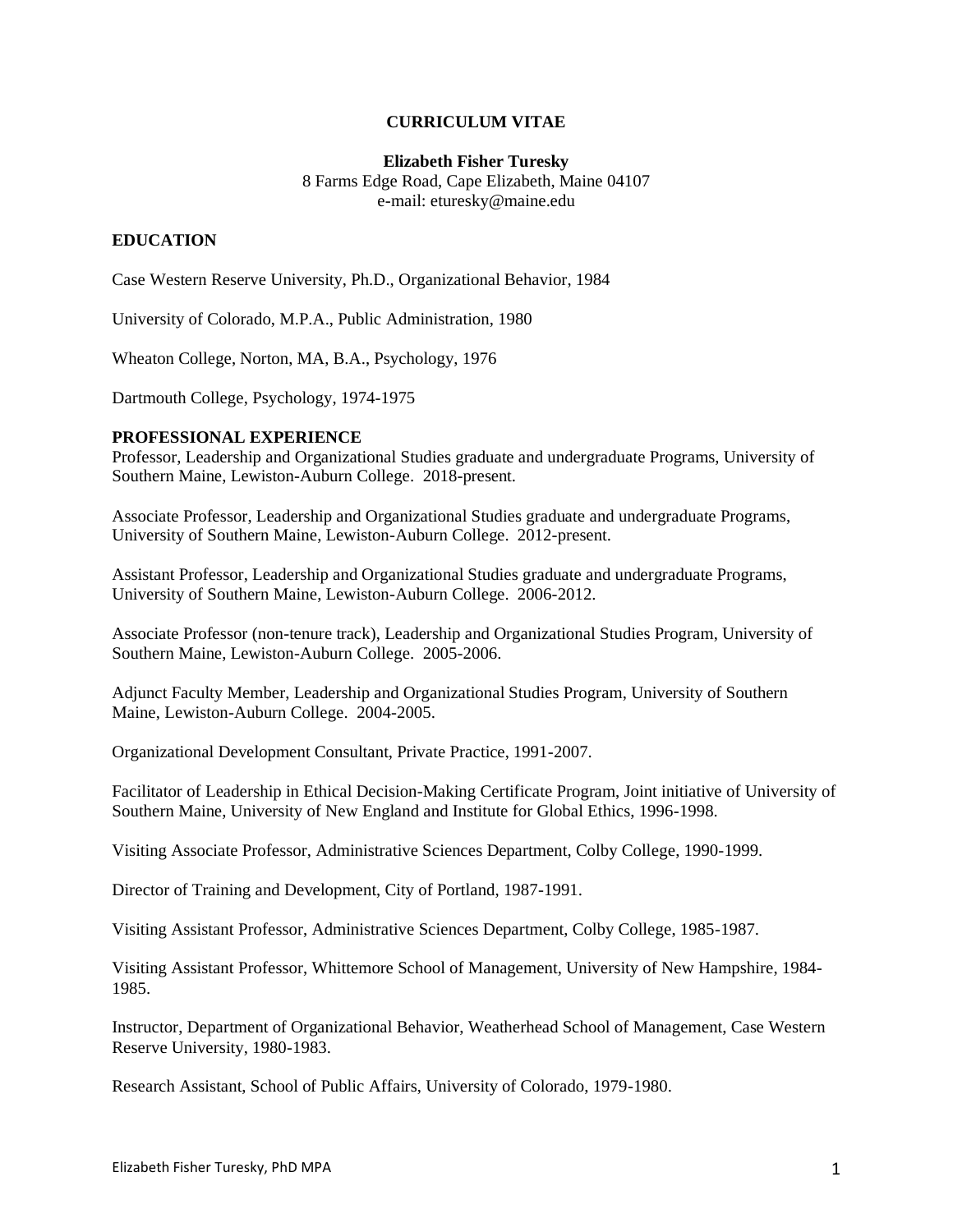## **COURSES TAUGHT**

Graduate: Foundations of Leadership II: Theory and Practice, Capstone Seminar, Master's Project/Master's Thesis, Training and Development, Organizational Development, Community Leadership, Leadership and Film, Conflict Management, Leadership Study Abroad, Women's Ways of Leading.

Undergraduate: Organizational Behavior, Organizational Change and Development, Group Dynamics, Leadership, Community Leadership, Towards a Global Ethics, Leadership Study Abroad, Organizational Theory, Women's Ways of Leading.

### **FUNDING**

Fifteen internal research and course development grants funded ranging from \$300-\$5000, 2007-2021

### **HONORS AND AWARDS**

Nominee for the President's Award for Excellence, Spring 2019 Election to The Honor Society of Phi Kappa Phi, Spring 2018 Board of Trustee Certificate of Appreciation, Fall 2018 Donald Harward Faculty Award for Service-Learning Excellence, Spring 2015 USM Faculty Senate Award for Research, Spring 2013 USM Faculty Senate Award for Service, Spring 2010

### **CONFERENCE PRESENTATIONS, PAPERS and WORKSHOPS**

Goryunova, E. & Turesky, E.F. (2021). Optimizing leadership Trajectory of Women Around the Globe to Build their Leadership Capacity. International Leadership Association Annual Global Conference. Geneva, Switzerland (Virtual), October.

Turesky, E.F. & Nemeroff, C. (2021). Networked Leadership: the coming of Age of a Feminist Lens for Leadership Development. Leadership for the Future: Current Approaches and Insights from Futures-Studies and Foresight Panel. International Leadership Association Annual Global Conference. Geneva, Switzerland (Virtual), October.

Turesky, E.F. & Goryunova, E. (2019). Dare to Lead: Utilizing Experiential Pedagogy to Develop Courageous Leaders. International Leadership Association Annual Global Conference. Ottawa, Canada, October.

Turesky, E.F. (2019). Teaching for meaning around the Learning Cycle. Summer Academy of Adult Learning and Teaching (SAALT). University of Southern Maine. Portland, Maine, July 29-August 1, 2019.

Turesky, E.F. & Peabody, M. (2019). Brick by Brick: Using LEGO® Serious Play® to Teach 'Change Leadership'. Management & Organizational Behavior Teaching Society Conference. Rampo College, Mahwah, New Jersey, June 5-9, 2019.

Turesky, E.F. & Modak, R. (2019). Co-Facilitated the Summer Academy of Adult Learning and Teaching (SAALT). University of Southern Maine. Portland, Maine, July 30- 2, 2018.

Turesky, E.F. (2019) Good Teaching Series: Crafting the Aesthetic Workspace: An Experiential Arts-Based Exercise. Center for Collaboration & Development. University of Southern Maine. Portland, Maine, February 4, 2019.

Turesky, E.F. (2018). *Experiential Educator Roles*. Summer Academy of Adult Learning and Teaching (SAALT). University of Southern Maine. Portland, Maine, August 1, 2018.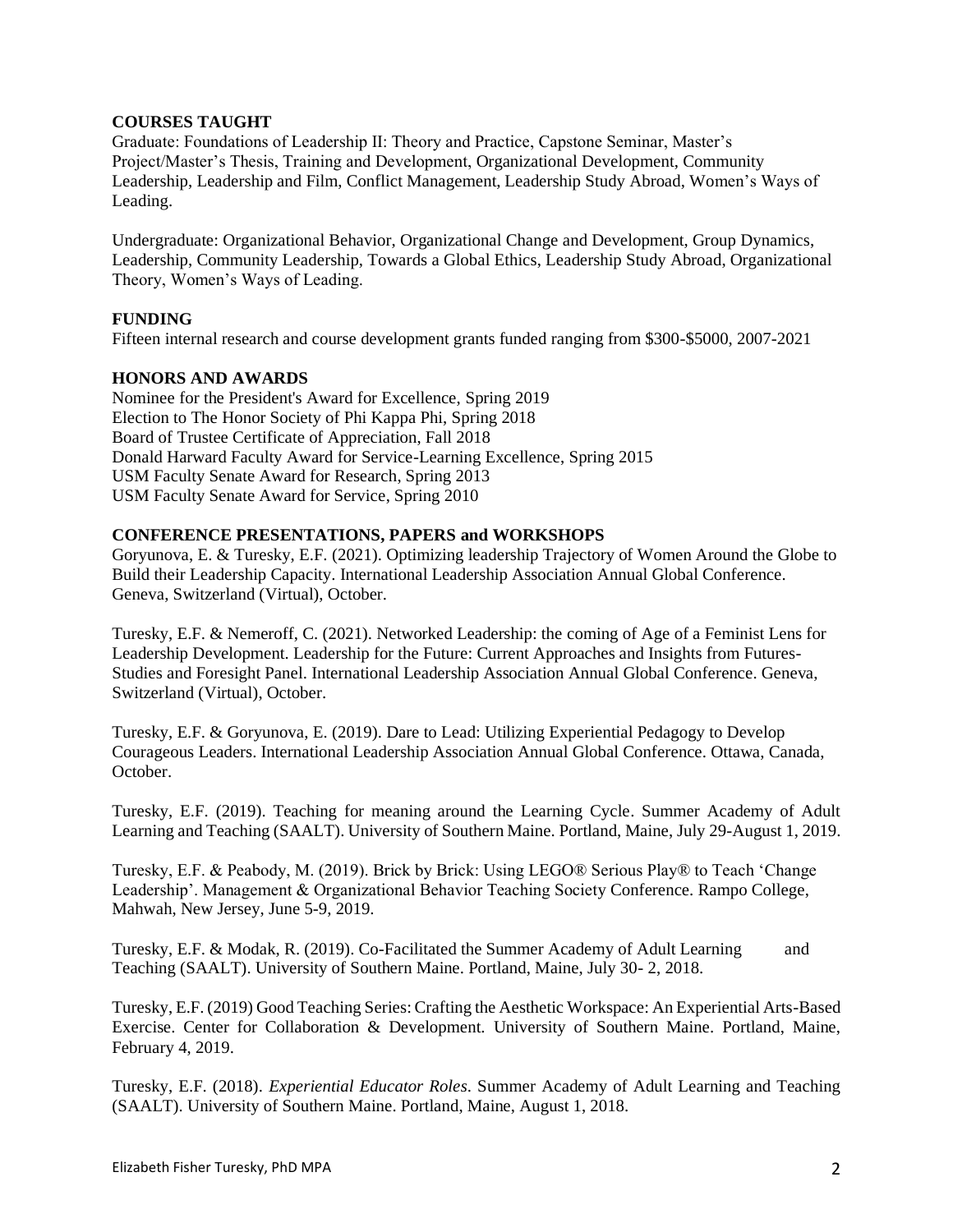Turesky, E.F. & Cochrane, P. (2018). *The Adult Learner.* (2018). Summer Academy of Adult Learning and Teaching (SAALT). University of Southern Maine. Portland, Maine, July 31, 2018.

Turesky, E.F., Cochrane, P. & Modak, R. (2018). Co-Facilitated the Summer Academy of Adult Learning and Teaching (SAALT). University of Southern Maine. Portland, Maine, July 30- 2, 2018.

Turesky, E.F. (2017). *Experiential Educator Roles*. (2017). Summer Academy of Adult Learning and Teaching (SAALT). University of Southern Maine. Portland, Maine, August 2, 2017.

Turesky, E.F. & Peabody, M. (2017). *Experiential Education Workshop: Images of Change and the psychological sense of community: The ELIMAR model*. Organizational Behavior Teaching Society Conference. Providence College, Providence, Rhode Island, Ohio, June 14-17, 2017.

Turesky, E.F. (2017). *Unlocking Your Experiential Teaching Potential*. 2017 University College Faculty Institute for Technology-Enhanced Teaching and Learning. University of Maine. Augusta, Maine, May 18, 2017.

Turesky, E.F., Gibson, J. (2017). *A breath of Fresh Air: Women College and University Presidents of Maine*. Women and Gender Studies Consortium. Southport, Maine. May 16, 2017.

Turesky, E.F. (2017). *Unlocking Your Experiential Teaching Potential*. Center for Collaboration and Development, University of Southern Maine. Portland, Maine, February 10 and March 24, 2017.

Turesky, E.F. & Light, G. (2016). *The Experiential Educator and the Reflective Practitioner Revisited*. Experiential Learning Community of Practice Fifth Annual Conference. Cleveland, Ohio, June 16-18, 2016.

Turesky, E.F. (2016). *Experiential Education Workshop: Building Learning Spaces that Unite Educators and Learners*. Organizational Behavior Teaching Society Conference. Walsh University, North Canton, Ohio, June 8-11, 2016.

Turesky, E.F. & Light, G. (2015). *On Becoming an experiential educator and the holistic practitioner*. Experiential Learning Community of Practice Fourth Annual Conference. Newbury, Ohio.

Turesky, E.F., Davenport, B., Peabody, M. & Jacobus, M. (2014). *The knot: Community engagement strategies bound together by interdisciplinary strength*. Consortium of Urban and Metropolitan Universities Conference. Syracuse, New York.

Turesky, E.F., Davenport, B., Peabody, M. & Jacobus, M. (2014). *Lewiston-Auburn College: Twenty- five years of metropolitan existence*. Consortium of Urban and Metropolitan Universities Conference. Syracuse, New York.

Turesky, E.F. (2014). *Advancing Theories of Women and Leadership*. Academic Colloquium. Utah Valley University, Orem, Utah.

Turesky, E.F. (2014). *Female college and university presidents: Examples from the Northeastern US*. Women in Community Conference, Singapore.

Turesky, E.F. & D. Jenkins (2013). *The Art of Creative pedagogy*. American Creativity Conference. Lewiston, Maine.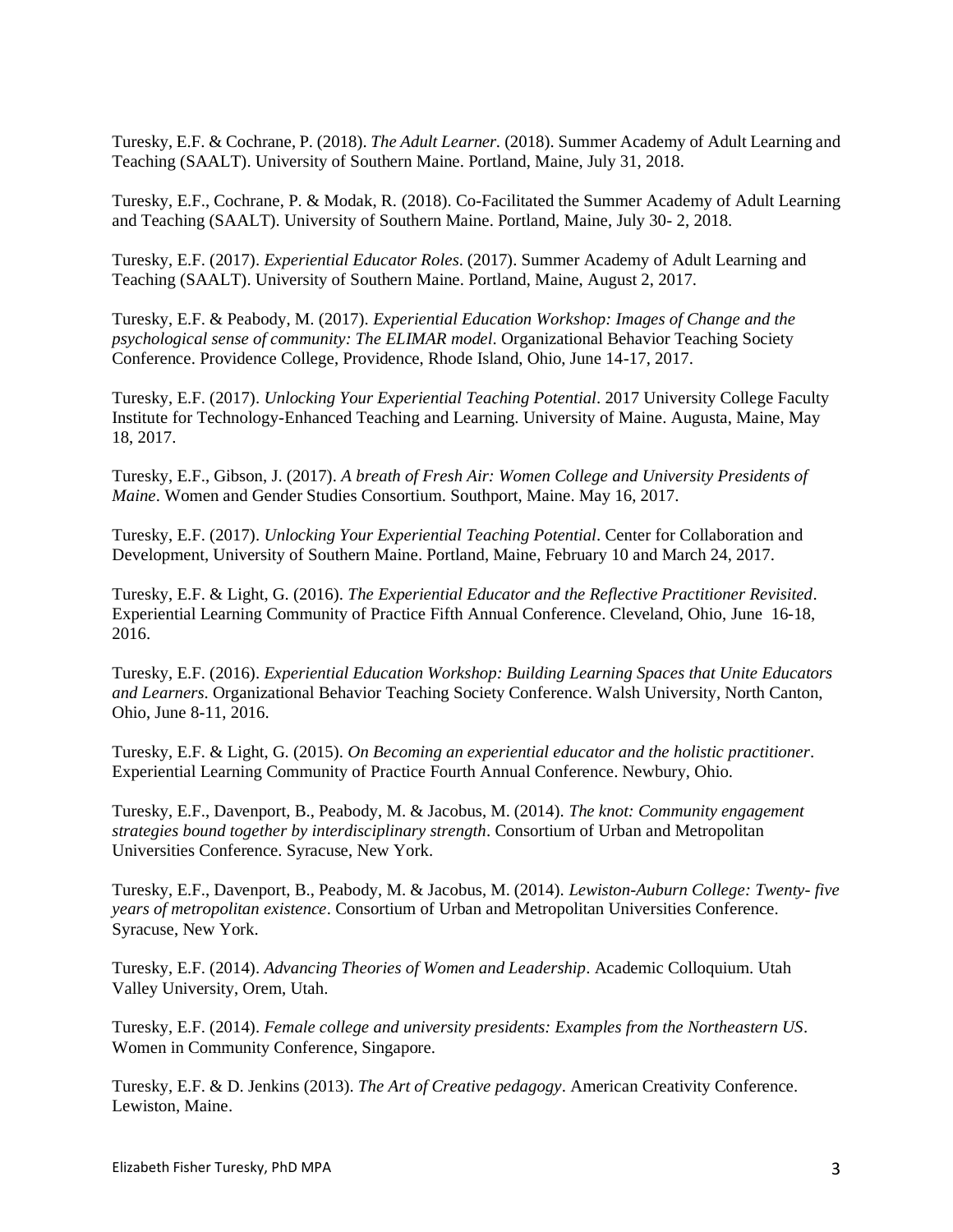Turesky, E.F. (2013). *A multicultural perspective of women leaders*. Maine Women's Work-in-Progress Retreat. Rockport, Maine.

Turesky, E.F. (2012). *Managing disagreement with creative flair*. South African Creativity Conference for Educators, Klein Kariba, South Africa.

Turesky, E.F. (2012). *Managing disagreement with creative flair*. South African Creativity Conference for Corporations, Klein Kariba, South Africa.

Bright, D., Caza, A., Turesky, E.F., Whitney, C., Luechtefeld, R., Nelson, E. & Putzel, R. (2012). *Intellectual, psychological and social outcomes in the constructivist classroom*. Academy of Management Annual Meeting. Boston, Massachusetts.

Turesky, E.F. & Mundhenk, L.G. (2012). *Daniel Pink's, A Whole New Mind-Why Right Brainers Will Rule the Future*. American Society for Training and Development. Portland, ME.

Bright, D., Caza, A., Turesky, E.F., Whitney, C., Luechtefeld, R., Nelson, E. & Putzel, R. (2011). *The impact of student peer management on student learning*. Academy of Management Annual Meeting.

Turesky, E.F. & Lapping, J. (2011). *Webinar Presentation: Faculty Involvement: Gains and gifts for Prior Learning Assessment*. American Council on Education.

Bright, D., Turesky, E.F., Stang, T. (2011). *Professor as facilitator: Shaping an emerging, living system in the classroom*. Academy of Management Conference. San Antonio, TX.

Turesky, E.F. & Harvey, C. (2011). *Experiential learning + collaborative learning = improved learning communities*. Organization Behavior Teachers' Conference, Marquette University, Milwaukee, Wisconsin.

Turesky, E.F. (2010). *Professor as gardener: Cultivating 21st century leadership practices in the emergent Learning classroom*. International Leadership Association, 12th Annual Global Conference. Boston, MA.

Bright, D. & Turesky, E.F. (2010). *Fostering student-to-student feedback: A condition for emergent learning in the classroom*. Organization Behavior Teachers' Conference, University of New Mexico, Albuquerque, NM. June, 2010.

Turesky, E.F. (2009). *Women and transformative leadership perceptions*. International Leadership Association, 11th Annual Global Conference. Prague, Czech Republic.

Bright, D. & Turesky, E.F. (2009). *Professor as gardener: The emergent learning classroom*. Organization Behavior Teachers' Conference. College of Charleston, Charleston, SC.

Turesky, E. F. & Mundhenk, L. G. (2008). *What every entrepreneurial teacher should know about creating successful groups*. Organization Behavior Teachers' Conference. Babson College, Wellsley, MA.

Turesky, E.F., Dixon, D.L. & Allen, S.J. (2007). *Integrating leadership theory and practice for sustaining organizational change.* International Leadership Association, 9th Annual Conference. Vancouver, BC, Canada.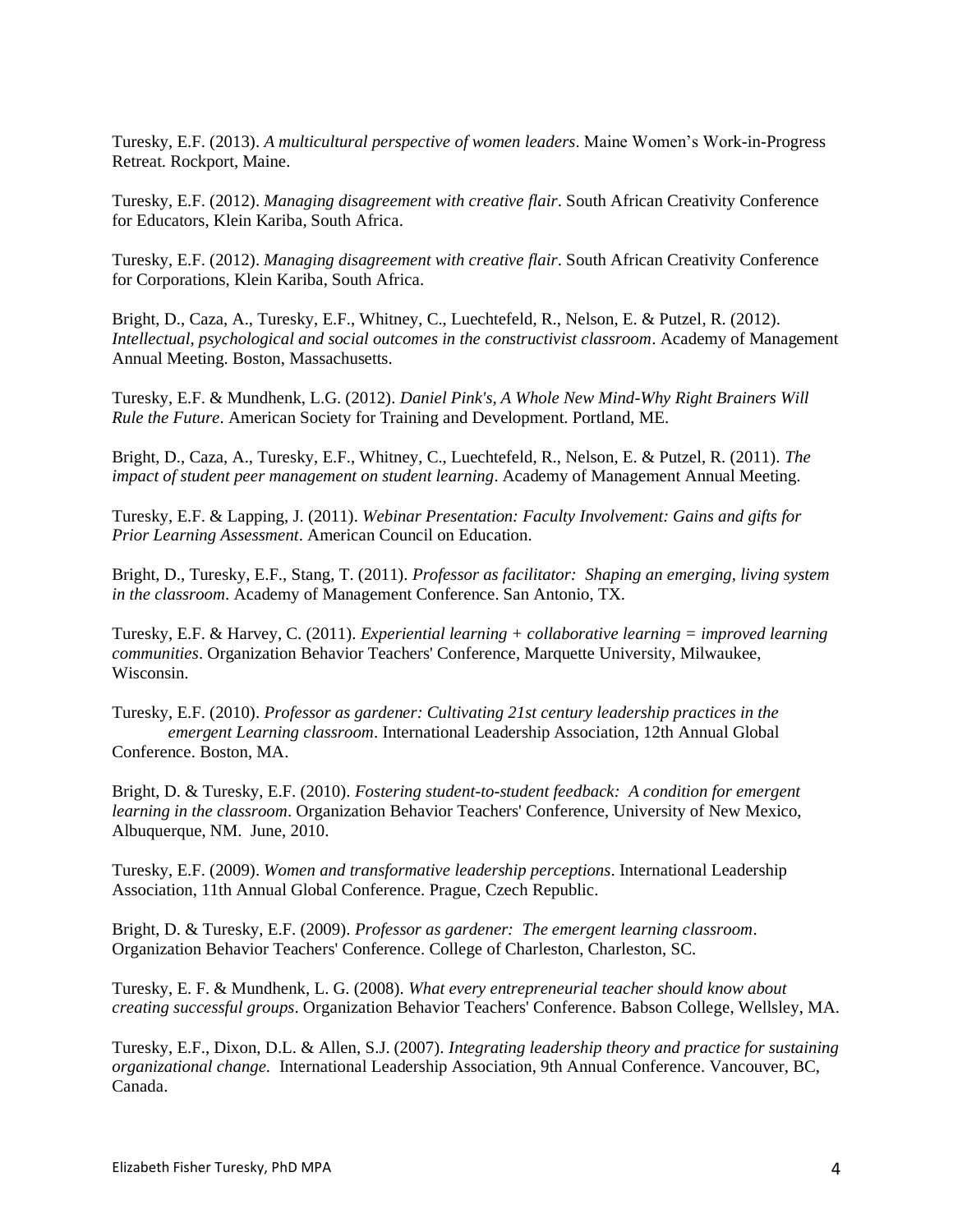Turesky, E.F. (2006). *Community leadership initiative program*. International Leadership Association, 8th Annual Global Conference. Chicago, Illinois.

Turesky, E.F. (2002). *Negotiating Skills in Building Partnerships*. National Association for Government Training and Development, Portland, Maine.

Turesky, E.F. (1996). *Dealing with Resistance to Change*, Colby College, Waterville, Maine.

Turesky, E.F. (1995). *Managing Conflict Effectively*, City of Manchester, New Hampshire.

Turesky, E.F. (1990-1998). *Ethical Issues in Leadership and Ethics in the Workplace*. Women in Management Conferences, Portland, Maine.

Turesky, E.F. (1989). *Managing Change*. Women in Management Conference, Portland, Maine.

#### **CURRENT RESEARCH**

Leadership development; experiential teaching and learning and, organizational change and development.

#### **PUBLICATIONS**

Nemeroff, C. & Turesky, E.F. (2021). Networked Leadership: the coming of age of a feminist lens for leadership development edited by Thomas Mengel. *Leadership for the Future: Lessons from the Past, Current Approaches, and Insights from Futures-Studies and Foresight.* Cambridge Scholars Publishing. Newcastle upon Tyne, UK.

Goryunova, E., Schwartz, A. & Turesky, E.F. (2021). Six Steps to Ensure an All-Inclusive Workplace, *Future of Work Campaign*, Emerald Publishing. <https://www.emeraldgrouppublishing.com/opinion-and-blog/six-steps-ensure-all-inclusive-workplace>

Goryunova, E., Schwartz, A. & Turesky, E.F. (2021). The Inclusion Imperative. *Future of Work Campaign*, Emerald Publishing.[https://www.youtube.com/watch?v=nsfO0BOB0OY.](https://www.youtube.com/watch?v=nsfO0BOB0OY)

Goryunova, E., Schwartz, A. & Turesky, E.F. (2021). Future of Work Infographics, Future of Work Campaign, Emerald Publishing, [https://www.emeraldgrouppublishing.com/sites/default/files/2021-](https://www.emeraldgrouppublishing.com/sites/default/files/2021-10/Future-of-work-infographic_Oct2021.pdf) [10/Future-of-work-infographic\\_Oct2021.pdf](https://www.emeraldgrouppublishing.com/sites/default/files/2021-10/Future-of-work-infographic_Oct2021.pdf)

Goryunova, E., Schwartz, A. & Turesky, E.F. (2021). Leadership Mobility of Transgender and Gender Non-Conforming Individuals. Gender in Management Journal. (Accepted for publication.)

Turesky, E.F., Smith, C.D. & Turesky, T.K. (2020). A call to action for virtual team leaders: practitioner perspectives on trust, conflict, and the need for organizational support. *Organizational Management Journal.* 

Turesky, E.F., Nemeroff, C.J., Turesky, M.F. & Gibson, J.T. (2019). Leading through the Messy Middle: Women Presidents of Maine Colleges and Universities. *International Journal of Leadership and Change*. 7(1), article 2, 21-34. Retrieved from: <https://digitalcommons.wku.edu/ijlc/vol7/iss1/2>.

Turesky, E.F. & Peabody, M.A. (2019). Brick by Brick: Using LEGO® Serious Play® to Teach 'Change Leadership'. *Proceedings of the 2019 Management and Organization Behavior Teachers' Society's Conference*.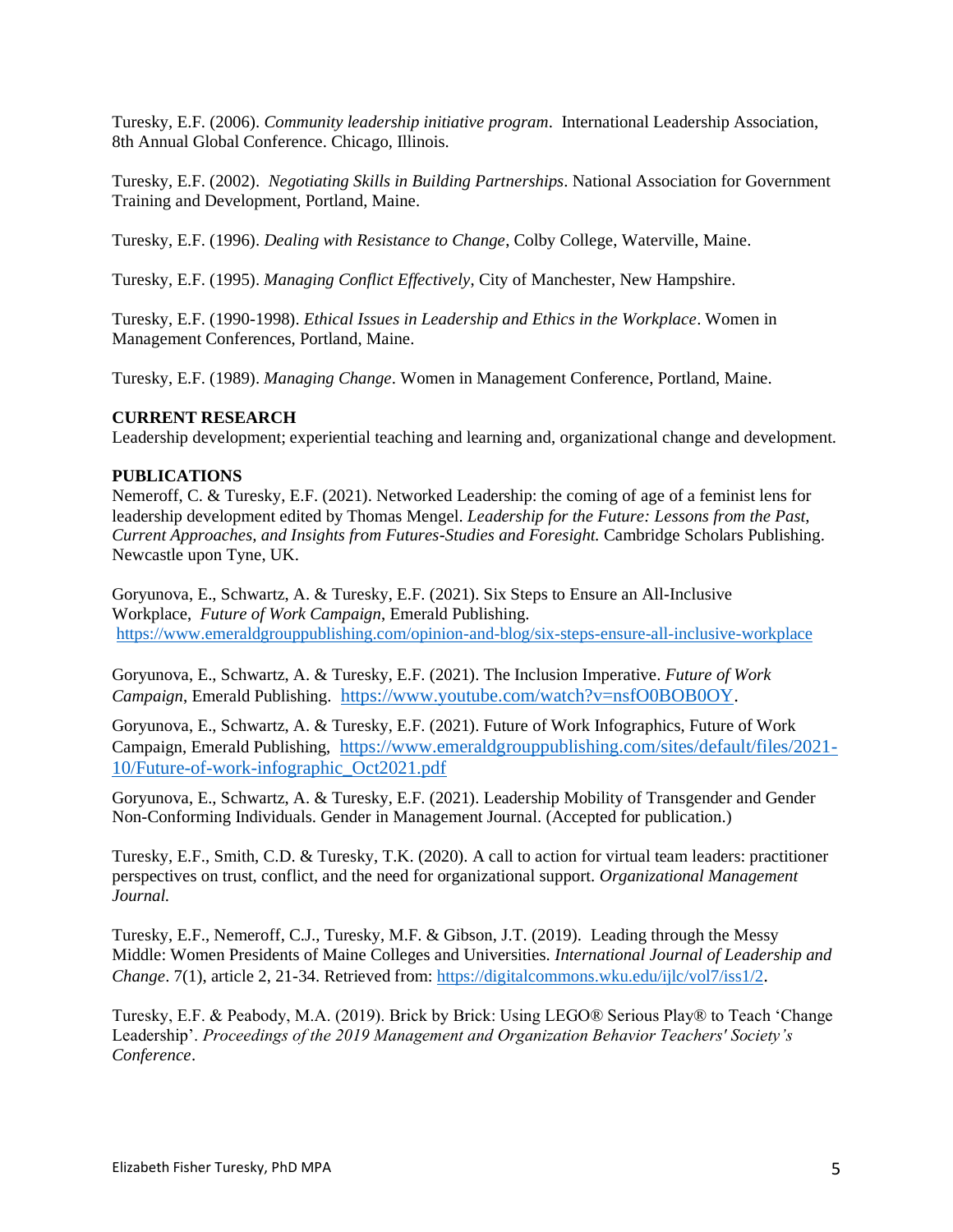Peabody, M.A & Turesky, E.F. (2018). Shared Leadership Lessons: Adapting LEGO® SERIOUS PLAY® in Higher Education. *International Journal of Management and Applied Research*, (5) 4, 211-223.

Turesky, E.F. & Peabody, M.A. (2018). University identity change through a psychological sense of community framework: A case study of the ELIMAR model. *International Journal of Leadership and Change*. 6(1), 41-54.

Turesky, E.F. & Peabody, M.A. (2017). University identity change through a psychological sense of community framework: A case study of the ELIMAR model. *International Journal of Leadership and Change*. (accepted for publication Volume 6, 2018).

Bright, D., Casa, A., Turesky, E.F, Nelson, E., Putzel, R. Luechtefeld, R. (2016). Constructivism The Impact of Constructivist Meta-Practices in Leadership Education: When Students Design Activities, Lead Others, and Assess Peers. *Journal of Leadership Education. 15*(4), 75-99.

Turesky, E.F. & Light, G. (2016). Experiential Education Workshop: Building Learning Spaces that Unite Educators and Learners. *Proceedings of the 2016 Organization Behavior Teachers' Conference.*

Vella, E.J., Turesky, E.F., & Hebert, J. (in press). Predictors of academic success in web-based courses: age, GPA, and instruction mode. *Quality Assurance in Education. 24* (4), 586-600.

Morin, L., Turesky, E.F., Robinson, B. (2015) Teaching Tomorrow's Leaders by Discussing Today's Media. *Journal of Leadership Education. 14* (3), 17-34. http://www.journalofleadershiped.org/attachments/article/397/2014\_0290\_turesky.pdf

Bright, D., Turesky, E.F., Putzel, R. & Stang, T. (2012). Professor as facilitator: Shaping an emerging, living system of shared leadership in the classroom. *Journal of Leadership Education, 11* (1), 157-176.

Turesky, E. F., Cloutier, K. & Turesky, M. (2011, October). The feminine approach to leadership in a masculine society: Perceptions of female leaders in Italy. *Integral Leadership Review Journal*. [http://integralleadershipreview.com/3995-feminine-paths-to-leadership-in-italy-perceptions-of-female](http://integralleadershipreview.com/3995-feminine-paths-to-leadership-in-italy-perceptions-of-female-italian-leaders-in-a-masculine-society/)[italian-leaders-in-a-masculine-society/](http://integralleadershipreview.com/3995-feminine-paths-to-leadership-in-italy-perceptions-of-female-italian-leaders-in-a-masculine-society/)

Turesky, E.F. Gallagher, D. (2011). Know thyself: Coaching for leadership using Kolb's experiential learning theory. *The Coaching Psychologist, 7* (1), 5-14.

Turesky, E.F. & Harvey, C. (2011). Experiential Learning + Collaborative Learning = Improved Learning Communities. *Proceedings of the 2011 Organization Behavior Teachers' Conference*.

Turesky, E.F. & Connell, P. (2010). Off the rails: Understanding the derailment of a lean manufacturing initiative. *Organizational Management Journal.* 7 (2), 110-132.

Turesky, E.F. & Connell, P. (2010). Linking Theory & Practice: Comments by Elizabeth F. Turesky and Patrick Connell on Ariens: A lean case study by Hartwell and Roth. *Organizational Management Journal. 7* (2),133-134.

Turesky, E.F. & Mundhenk, L. (2010). Going beyond contemporary leadership development practices: Assessing leadership using cognitive stage and experiential learning theories. *Academic Leadership Journal*. *8* (3).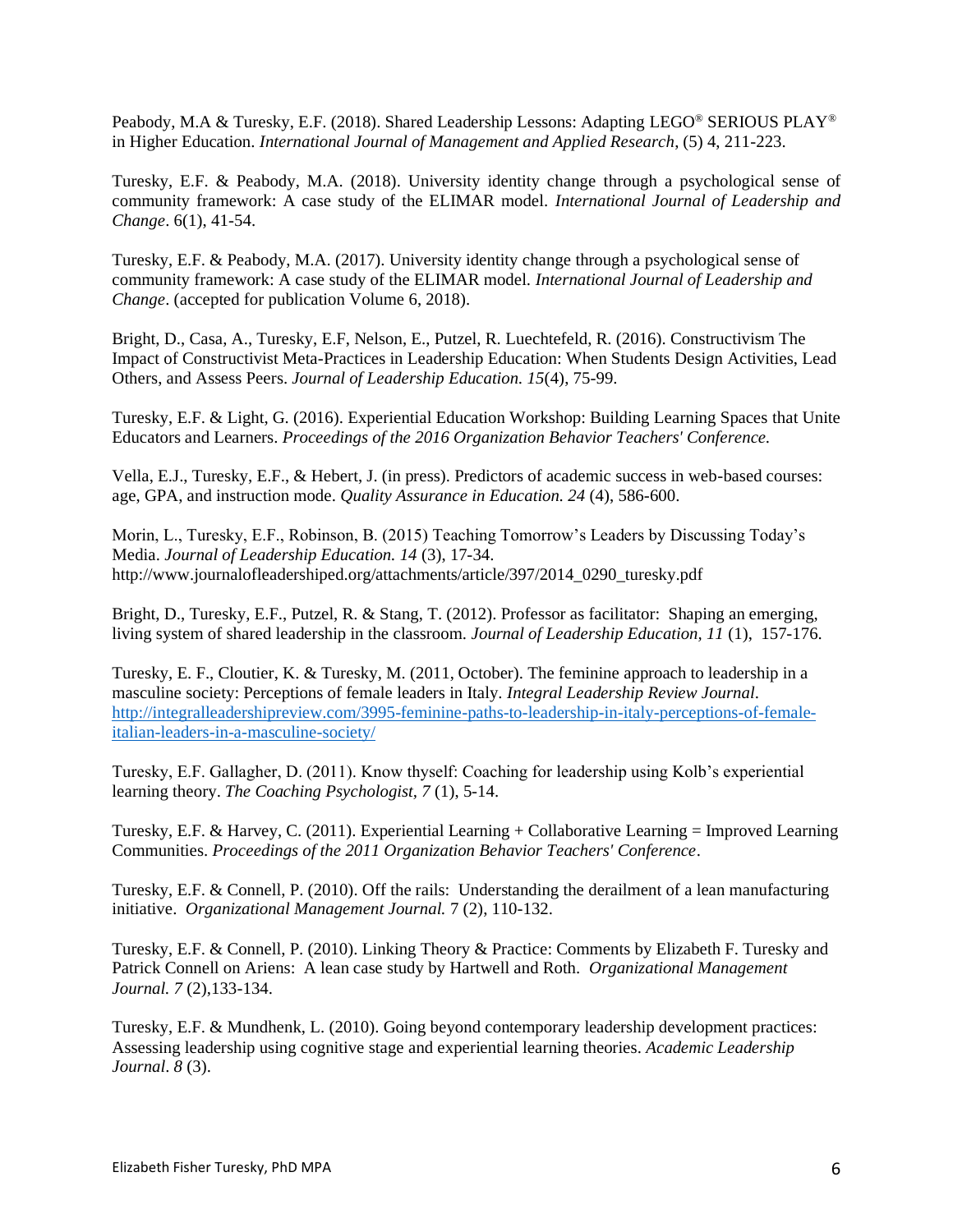Turesky, E. F. & Wood, D. (2010). Kolb's Experiential Learning as a critical frame for reflective practice. *Academic Leadership Journal*. *8* (3).

Bright, D. & Turesky, E.F. (2010). Fostering student-to-student feedback: A condition for emergent learning in the classroom. *Proceedings of the 2010 Organization Behavior Teachers' Conference.*

Bright, D. & Turesky, E.F. (2009). Professor as gardener: The emergent learning classroom. *Proceedings of the 2009 Organization Behavior Teachers' Conference.*

Turesky, E. F. & Mundhenk, L. (2008). Going beyond traditional career development theories: Individualizing counseling using cognitive stage and experiential learning theories*. The Canadian Journal of Career Development. 7*(2), 3-7.

Turesky, E. F. & Mundhenk, L. G. (2008). What every entrepreneurial teacher should know about creating successful groups. *Proceedings of the 2008 Organization Behavior Teachers' Conference*.

Turesky, E.F. (2005). David Kolb's experiential learning model and career development. *Career Planning and Adult Development Journal*. *21*(1), 58-65.

### **Work in progress:**

Turesky, E. & Nemeroff, C.*The nature and nurturing of leaders: Women presidents of colleges and Universities.* (In preparation for submission to Palgrave Publishers).

### **SELECTED PROFESSIONAL AFFILIATIONS AND ACTIVITIES (past and present)**

Ad hoc reviewer for multiple journals and conferences (past and present) including: Article Editor for *SAGE Open*. Open access journal that publishes peer-reviewed original research; *Journal of Applied Behavioral Science; Organization Management Journal; Advancing Women in Leadership Journal; Organizational Management Journal; the Journal of Applied Behavioral Science*; Academy of Management Conference; Organizational Behavior Teaching Conference; Eastern Academy of Management Conference; International Leadership Association Conference. Peer Reviewer for: Mid Sweden University, Science, Technology and Media Department─*SIMPLY LEAN: Helping Swedish businesses integrate LEAN practice with corporate sustainability*. Reviewed Lean Manufacturing research project focused on by the Knowledge Foundation including collaboration between university researchers (Swedish Knowledge Foundation Research Program) and private business partners.

#### **PROFESSIONAL MEMBERSHIPS**

Academy of Management, 2011-present National Training Laboratory (NTL) Institute for Applied Behavioral Science), 2010-present Management & Organizational Behavior Teaching Association, 2007-present International Leadership Association, 2006-present

## **UNIVERSITY OF SOUTHERN MAINE SERVICE**

University:

• Summer Academy on Adult Teaching and Learning (SAALT) Committee member & Curriculum Sub Committee Chair, (2016-17; 2017-18; 2018-19; 2019-20; 2021-): Intensive, 3-4-day Faculty Development. David Nutty and Paul Cochrane were granted \$55,000 in funding to host the first intensive, 3-4-day faculty development opportunity, July 31-August 3 (2017) on the Portland Campus. This Academy brings together roughly 26 faculty (3-4 from each of the 7 campuses) in an immersive faculty development focused on the non-traditional adult experiential learner. One of the goals of the academy is to create cohort interdisciplinary faculty resource teams that will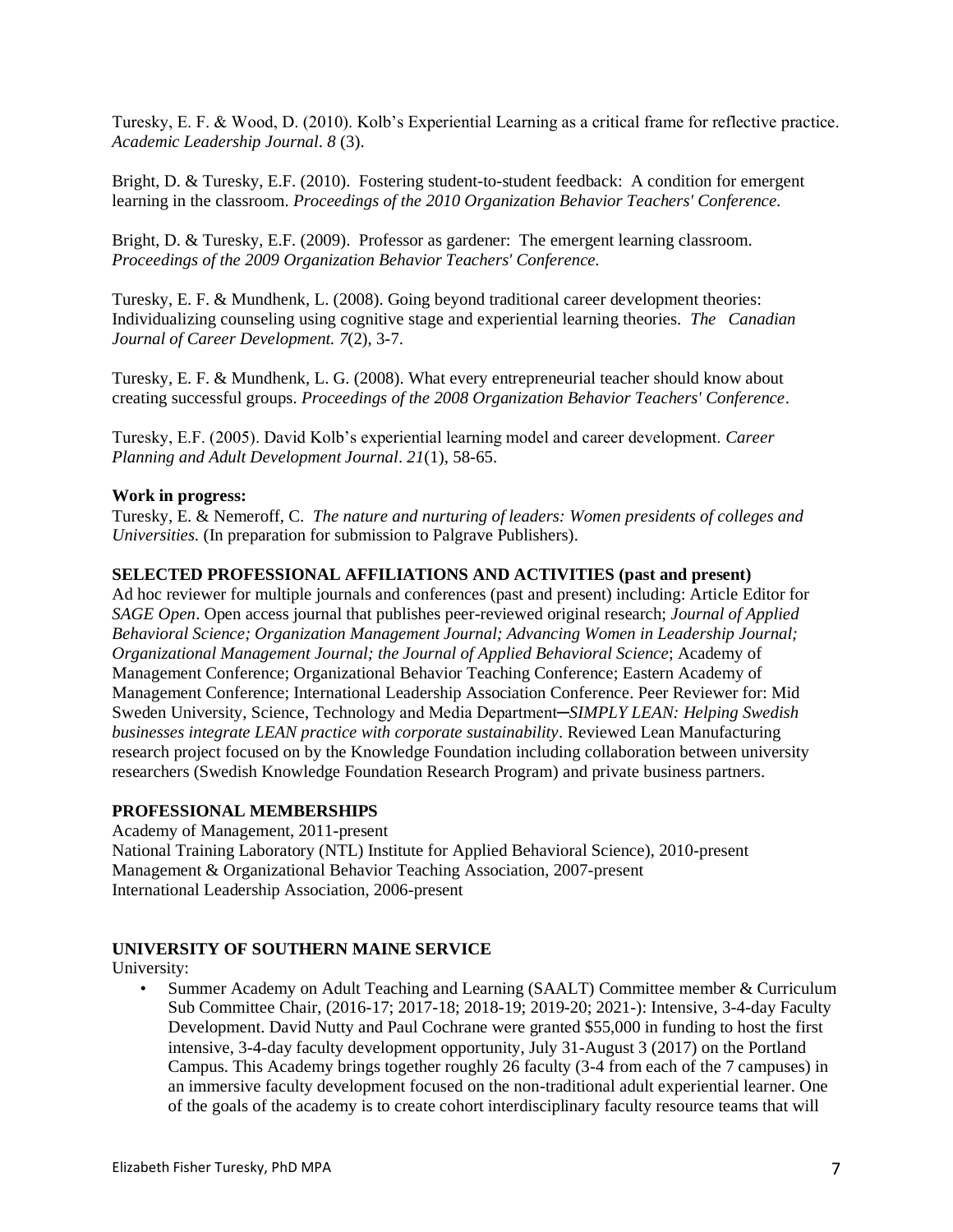continue their collaboration following the academy. SAALT is funded again for 2017 FY, July 30-August 2, 2017.

- 2019 Commencement address to students from USM Faculty Senate (May 2019)
- Faculty Senate, Vice Chair (September 2017-May 2019)
- Faculty Senate Recognition Awards Committee Chair (2017-2019)
- Faculty Senate Research Grant Committee organizer and advisor (2019)
- Faculty Senate, Vice Chair (September 2017-May 2019)
- Managing Online Student Feedback, Panel Discussion (September, 2018)
- Faculty University of Maine Board of Trustees Representative, July 2016-December 2018 elected Liaison Lead for Faculty BoT Representative team in 2017.
- Faculty Senate, September 2016-2019
- NEASC subgroup contributor on mission and purpose (May 2015)
- University of Maine Community Engagement Steering Committee (December 2014-June 2015)
- Undergraduate Research Opportunities Program (UROP) reviewer (2012 and 2015)
- Presidential Search Committee (September 2014-January 2015)
- Metropolitan University Presentation and facilitation-USM Library Staff, Professional Development Day (August 21, 2014)
- Member of Metropolitan University Steering Group, 2014-2015.
- Member of President Search Committee, 2014-2015.
- Member of Tenure and Promotion Committee, 2010-present.
- Affiliated Scholar, Women and Gender Studies, 2012-present.
- Member of Community Advisory Board, 2010-2015.
- Chair of Research Council, 2009-2013.
- Member of Prior Learning Assessment Advisory Council, 2008-2015.
- Representative of Faculty Senate, 2006-2008.

## College:

- External Reviewer for the Economics Program (Spring 2021)
- LAC Scholarship Committee (Spring 2018-Fall 2021)
- LAC Dean Search Committee (Spring 2018)
- Chair, LAC Standing Promotion and Tenure Committee, and Post-Tenure Review Committee (Fall 2016-Spring 2018)
- LAC Standing Promotion and Tenure Committee, and Post-Tenure Review Committee (Fall 2010-Fall 2018)
- Leadership PhD co-lead in program curriculum development (Fall 2016-Spring 19)
- LAC Scholarship Committee (2018-present)
- LAC Dean Search Committee (2018)
- MOT Faculty Search Committees (2017)
- Chair, LAC Standing Promotion and Tenure Committee, and Post-Tenure Review Committee (2016-2018)
- LAC Standing Promotion and Tenure Committee, and Post-Tenure Review Committee (2010- 2018)
- LAC Post Tenure Peer Review Committee (2010-2014)
- Leadership PhD co-lead in program curriculum development (2016-present)
- Hosted and mentored new adjunct faculty members from Singapore and Sweden (July and August 2015)
- Metropolitan University-LAC Committee-Chair (2014-2015)
- Liaison of Leadership and Organizational Studies Programs, 2012-2014.
- Curriculum Development
	- o Lean Leadership Certificate development-designed, developed, 2012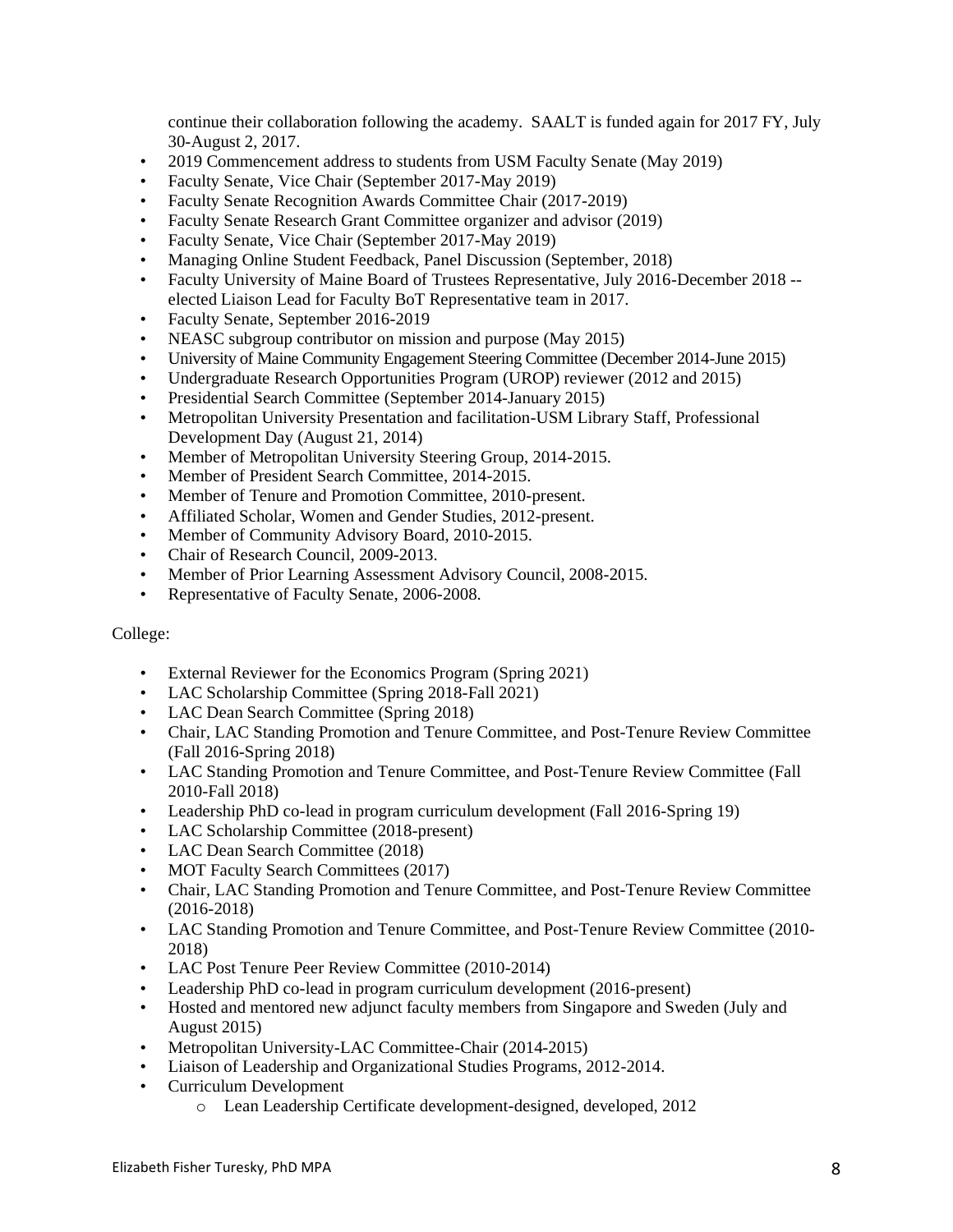- o Co-collaborator with MLS/LOS faculty in design of Leadership (LOS) Certificates and LOS Minor, 2006-present.
- o Leadership Study Abroad Program Curriculum, 2006-present.
- o Director of Community Leadership Initiative Program(CLIP), 2004-2008-Designed and Developed curriculum; facilitated sessions; coordinated delivery of Program that involved LAC faculty, staff, Lewiston community partners and citizens.
- Member of Leadership and Organizational Studies Assistant Professor Search Committee, 2013- 2014.
- Chair of LOS Program Review Self Study, 2012-2013.
- Member of Community Advisory Board, 2010-2015.
- Supervisor of Masters in Leadership Studies Teaching Assistants (TA), 2006-2014.
- Spearheaded transfer agreement from SMCC Fire Science to USM LOS, 2010.

## Department:

- Chair, LOS Standing Promotion and Tenure Committee, and Post-Tenure Review Committee (Fall 2021-present)
- Student advisor for Prior Learning Assessments (PLA)/Portfolio Supervision and Approval (September 2019-present)
- LOS liaison to the Office of Prior Learning Assessment
- Undergraduate Certificate in Leadership Oversight
- Online course design for training and Development
- Student Evaluation redesign
- Chair, LOS part-time faculty search for LOS665, Spring 2019
- Member, LOS faculty search committee, 2019
- Organization Development Graduate Certificate advisor
- Organization Development Graduate Certificate design, development & launch 2018
- PhD curriculum development 2018-present)
- Designed, developed and taught new course: LOS 502 Foundations of Leadership III: Theory and Practice (Organization Development and Organization Systems)
- Organization Development Graduate Certificate design, development and launch 2016-18
- Designed, developed and taught new course: LOS 639/439 Women's Ways of Leading: Partnering and creating change 2016-18
- Curriculum Development:
	- o Along with Dr. Glenn Cummings, initiated collaborations between UMA and LOS/MLS Program to align our MLS 4+1 Program and Minor with UMA Public Administration Program (2015)
	- o Lean Leadership Certificate development-designed, developed and advisor for (2012- 2015)
- Member, Leadership and Organizational Studies Assistant Professor Search Committees (2011, 2012, 2013)
- Co-collaborator with MLS/LOS faculty in design of Leadership (LOS) Certificates and LOS Minor (2006-present)
- Leadership Study Abroad Program Planning (2006-present)
- Masters in Leadership Studies/ Teaching Assistant supervision (2006-2014)
- Spearheaded transfer agreement from SMCC Fire Science to USM LOS (2010-2012)
- Continuous Improvement Lean Leadership Certificate (2011)
- Leadership Study Abroad Program Planning (2010-present)
- MLS/TA supervision (2013)

# **PUBLIC SERVICE**

• Co-founding member of the Maine Organizational Development Association (MODA) (2015-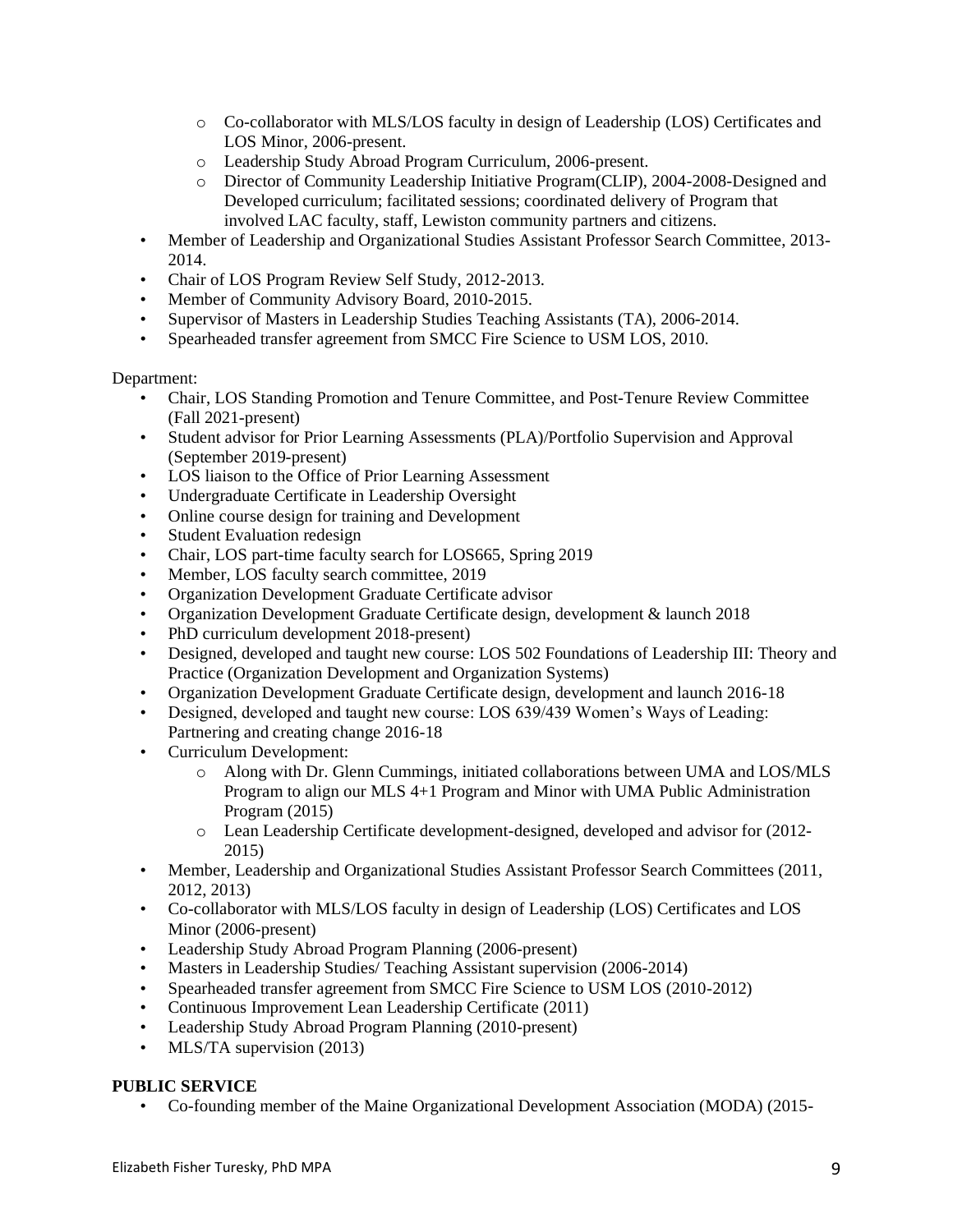present). maineoda.com Our mission statement:

*Maine Organization Development Association (MODA) is a group of internal and external consultants and academics. We provide education, resources, and networking opportunities for students, academics, and fellow organization development practitioners to address organizational changes. We serve as a bridge between theory and practice to the Maine community by acting as a growth and development resource and support system for local nonprofit and business organizations.* 

- Reviewer for Donald Harward Faculty Awards (2016)
- Experiential Learning Community of Practice for Planning Committee (June, 2015-June 2016)
- National Training Laboratory (NTL) Institute for Applied Behavioral Science. Co-convened Steering Research Review committee on the establishment of an IRB, July 2015. (invited)
- Creative Problem Solving for Quality Improvement Workshop-Cambridge Hospital (December 18, 2014)
- Maine Youth Leadership Board of Directors (2009-2012)
- Maine Youth Leadership Presentation on Leadership and Team Development (2009, 2010, 2011, 2012)

# **PROFESSIONAL DEVELOPMENT**

- Institute of Global Ethics, Ethics in Education Program, Camden, ME
- Civic Leadership Institute, Facilitative Leadership, Portland, ME
- Equity Institute, New Directions in Diversity, Portland, ME
- National Training Laboratory for Behavior Sciences, Bethel, ME
	- o Myers-Briggs Type Indicator Certificate Program
	- o Managing Complex Change
	- o The Leading Edge: Advanced Team Building Laboratory
- Gestalt Institute, Dealing with Resistance to Change, Cambridge, MA
- Synectics, Inc., Innovative Teamwork Program, Cambridge, MA
- The Art of Empowerment Workshops and Certification, MA and ME
- Power and Systems Organization Workshop, Boston, MA

# **SELECTED PROFESSIONAL ACTIVITIES, 1991-2007**

ORGANIZATIONAL DEVELOPMENT CONSULTING PRACTICE Consultant to New England Organizations; Leadership and Organizational Development

Thirty-five years of experience diagnosing, designing and developing organizational change efforts with interventions which included strategic planning, data feedback, management and leadership coaching, mediation/conflict consultation, and team development within Public Safety, Health and Services, Public Works, Finance, Legal, Human Resources, Parks and Recreation, Transportation, MIS, City Planning and Economic Development Departments of the City of Portland, agencies, small businesses, colleges, school districts and non-profit organizations. Past clients included Area Agency on Aging, City of Portland, Colby College, Deering Lumber Company, Drummond and Drummond Law Firm, Group Main Stream, National Semi Conductor, State of Maine, Stephens Memorial Hospital, the University of Southern Maine.

# **TRAINING PROGRAMS: WORKSHOP DESIGN, DEVELOPMENT AND FACILITATION**

University of Maine (2017-2019) Summer Academy of Adult Learning and Teaching (SAALT) City of Portland (1989-2003)

- Leadership Development Program: two-week workshops (yearly for 14 years)
- Peer Mediation: one-week workshop